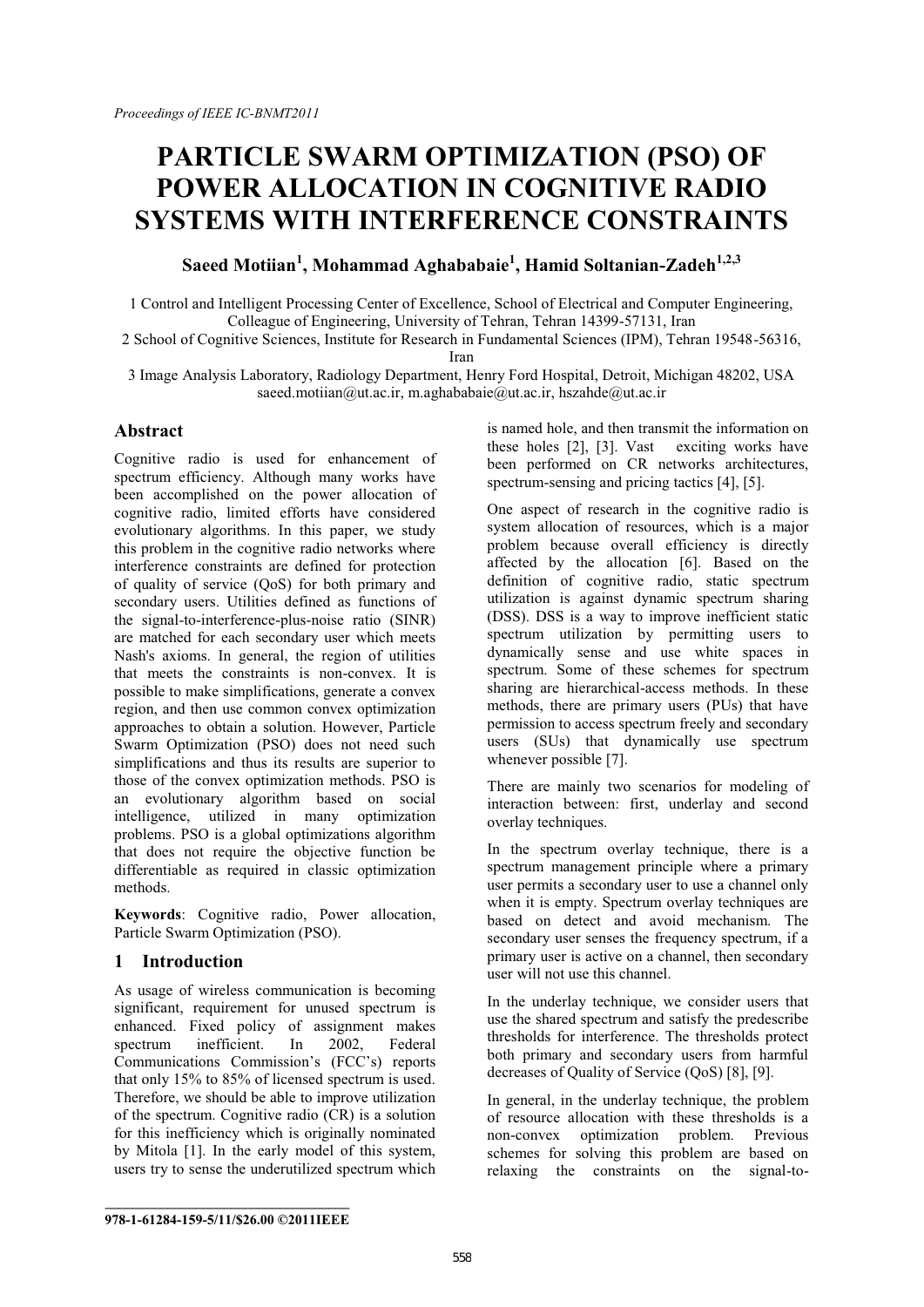interference-plus-noise ratio (SINR). Therefore, these relaxations translate the region of optimization into a convex set. However, they do not provide the best solution.

On the other hand, there are some global optimization approaches like Particle Swarm Optimization (PSO) and Genetic Algorithm (GA) that do not require the objective function be differentiable. Therefore, these approaches are suitable for the field of cognitive radio. In the area of cognitive radio networks, an evolutionary algorithm has been investigated in [10] for the sensing aspect but we consider these algorithms for solving the problem of power allocation.

The Particle Swarm Optimization (PSO) is an algorithm inspired by nature, utilized in many fields of optimization [11], [12]. PSO is a computational method that optimizes a problem iteratively. In this paper, we use PSO to optimize a SINR utility and achieve better results than the other approaches.

The rest of this paper is organized as follows. In Section II, we describe the system. Then, we formulate the problem based on the SINR-utility function. In Section III, we describe PSO. In Section IV, simulation results are presented and in Section V, we present discussion and future work.

### **2 System model**

Consider a scenario that N secondary users challenge to use the spectrum in a primary network that contains M users. The primary users are licensed to use the spectrum freely. A secondary user uses a spread spectrum model for sending information in the underlay manner and all users experience Rayleigh fading. As shown in Fig. 1, there exists a channel gain between the receiver and transmitter of each user which causes multiple access interference.

In Fig. 1,  $h_{s,i}$ ,  $h_{i,k}^s$ ,  $h_{p,k}$  and  $h_{k,i}^p$  respectively represent channel gain between the *i*th transmitter and receiver of SUs, the *i*th transmitter of SUs and the *k*th transmitter of PUs, the *k*th transmitter and receiver of PU and the *k*th transmitter of PU and the *i*th receiver of SUs. Indeed,  ${h_{i,i}^c}_{i \neq i}$  are representations of interference between SUs.  $y_{s,i}$ and  $y_{p,k}$  are respectively the received signal at the receiver of the *i*th SUs and the *k*th PUs:

$$
y_{s,i} = x_{s,i}h_{s,i} + \sum_{j=1,j\neq i}^{N} h_{j,i}^{c}x_{s,j} + \sum_{k=1}^{M} h_{k,i}^{p}x_{p,k} + n_{s,i}
$$

$$
y_{p,k} = x_{p,k}h_{p,k} + \sum_{i=1}^{N} h_{i,k}^{s}x_{s,i} + n_{p,k}
$$
(1)

For protection of Pus, we consider constraints on the interference, caused by SUs which is similar to [9]. Formal structure of this limitation is given by



Figure 1 Fading channel between PUs and SUs.

$$
\sum_{i=1}^{N} p_i f_{i,k}^s \le Z_k, \quad k = 1, 2, ..., M \qquad (2)
$$

Similar to [9], we also restrict the power of each user to guarantee minimum of QoS. In other words, we define  $\gamma_{i, min}$  for minimum of signal to interference and noise ratio (SINR) of a user.

The formulation of SINR is:

$$
\gamma_{i} = \frac{p_{i}h_{s,i}}{\sum_{j=1, j\neq i}^{N} p_{j}h_{j,i}^{c} + \sum_{k=1}^{M} p_{p,k}h_{k,i}^{p} + \sigma_{s,i}^{2}}
$$
 (3)

where  $\sigma_{s,i}^2$  is the noise variance. Our purpose is to generate the following condition for every user:

$$
\gamma_i \ge \gamma_{i,min} \ \forall i \in 1, \dots, N \tag{4}
$$

For a secondary user, we should define the utility function based on SINR, which we name SINRutility function. This function has appropriate properties, because we consider restriction on SINR. In addition, it satisfies all the Nash axioms [13], [14].

$$
R = (\gamma_1, \gamma_2, \dots, \gamma_N)
$$
 and

 $R_{min} = (\gamma_{1,min}, \gamma_{2,min}, \dots, \gamma_{N,min})$  respectively represent SNRs of secondary users and minimum required SNRs of secondary users which  $R \in S$  and  $S$  is feasible set of  $R$ .

Definition: we will say that solution of problem  $F(R, R_{min})$  meets Nash axioms if the following conditions are satisfied [15].

- 1) *Individual Rationality:*  $R_i > R_{min,i}$
- 2)  $Feasibility: R \in S$

3) *Independence of Irrelevant Alternatives:*  If  $S' \in S$  and  $R \subseteq S'$  then  $F = F'$  in which  $F'$  is a problem that considers S′ instead of S.

4) *Independence of Linear Transformations:* If we apply linear transformation H to R,  $R_{\text{min}}$  then the problem is converted to problem that feasible set is  $H(S)$  and constraints are  $H(R_{min})$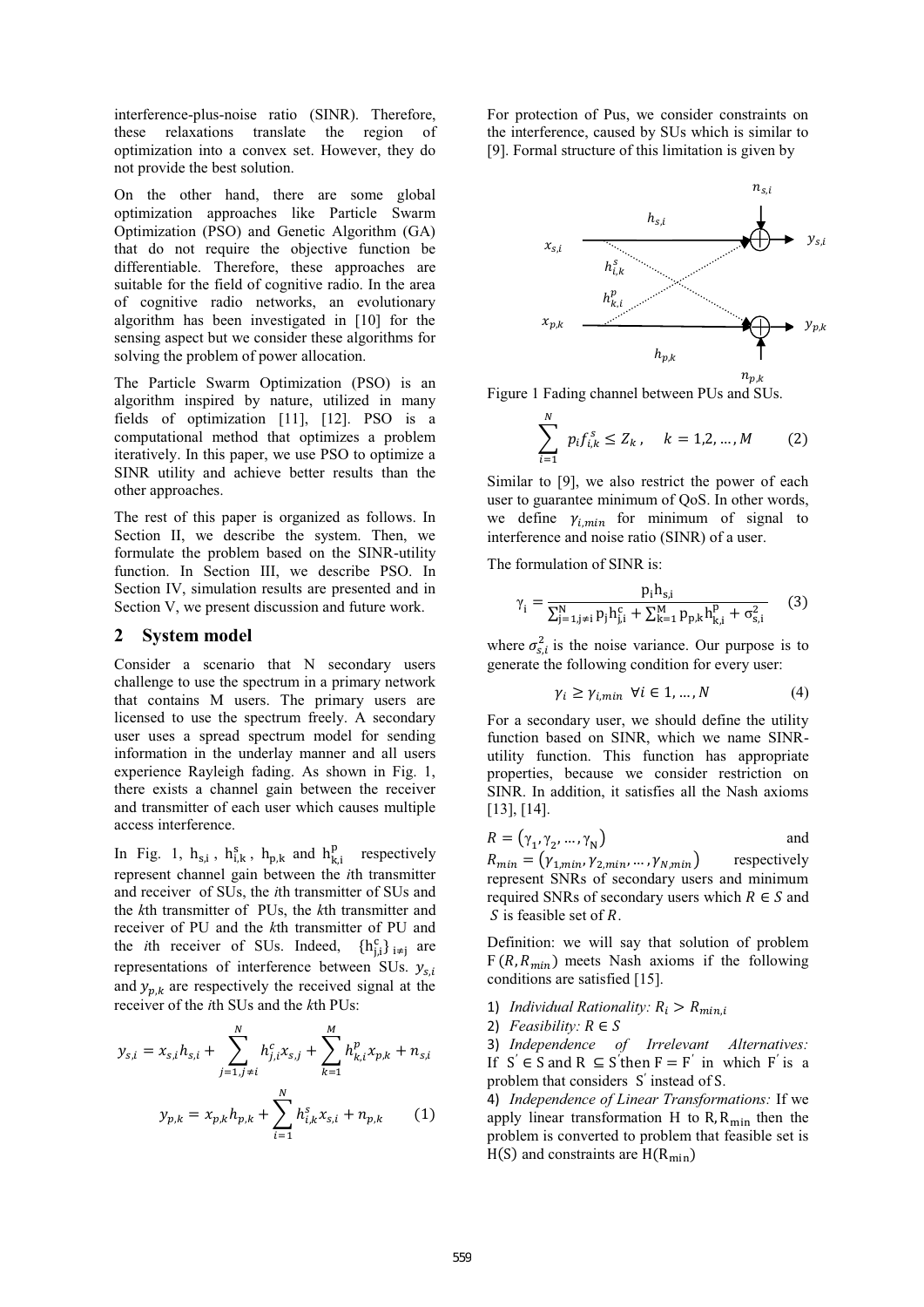5) *Symmetry:* It is invariant under all exchanges of agents.

As illustrated in [15], this formulation satisfies all of the Nash axioms.

$$
u_i(p_1, p_2, \dots, p_N) = \log(\gamma_i - \gamma_{i, \min}) \tag{5}
$$

Therefore, the overall aim of cooperative formulation is to maximize:

$$
\sum_{i=1}^{N} log(\gamma_i - \gamma_{i,min})
$$
 (6)

Subject to:

$$
\gamma_i \ge \gamma_{i,min}
$$
\n
$$
\sum_{i=1}^{N} p_i f_{i,k}^s \le Z_k, k = 1, 2, ..., M
$$
\n
$$
\sum_{i=1}^{N} p_i = p_{max} \tag{7}
$$

In general, the solution to (6) lies in a non-convex region because of limitation for interference of each primary user. Therefore, we cannot solve it using convex optimization methods. In [9], the authors present an appropriate pricing on the interference which means that if the power of a user increases, a higher cost should be paid [9]. By this approach, the limitation for interference of each primary user is removed from the formulation and we achieve a convex region. On the other hand, in our proposed algorithm, we solve the original problem and we compare our results to those of [9].

## **3 Particle swarm optimization and SINR utility**

Particle swarm optimization (PSO) is inspired by social behavior of bird flocking or fish schooling, originally introduced by Eberhart and Kennedy [16] in 1995. PSO does not use the gradient of the objective function, therefore, PSO does not require for the objective function to be differentiable as is required by classic optimization methods. Therefore, PSO is suitable for optimization problems that are relatively irregular, noisy, or dynamic.

In PSO, there are some particles that search the space of solutions. In each step, particles change their positions based on the knowledge of themselves and other particles. Thus, positions of particles in swarm influence each particle. After several steps, particles move towards an optimum.

Each particle updates its position based on the following factors: its best solution (*Pbest*), a best solution of swarm (*gbest*), and a best solution of its neighbors (*nbest*).

Pbest is the best position that each particle found by the pervious step. Each particle has a special Pbest. gbest is the best position that all of particles found by pervious step. gbest is same for all of particles. We can consider some neighbors for each particle. nbest is the best position that all of neighbors of each particle found by pervious step. Each particle has a special nbest.



Figure 2 Comparison between the algorithm based on PSO and the algorithm presented in [9]. The algorithm base on PSO has better results due to the fact that it does not relax the constraints

There are several means to initialize positions of particles. One of them used in this paper is random initialization. In random initialization, particles are placed in random positions in the space. The update equation of positions is:

$$
V = c_0 X + c_1 r_1 \times (pbest - X) +
$$
  
\n
$$
c_2 r_2 \times (gbest - X) + c_3 r_3
$$
  
\n
$$
\times (nbest - X)
$$
 (8)

$$
X = X + V \tag{9}
$$

Where  $c_0$ ,  $c_1$ ,  $c_2$  and  $c_3$  are constants and  $r_1$ ,  $r_2$  and  $r_3$  are random numbers between 0 and 1. Also,  $V$  is velocity of each particle. In this study, we consider  $c_0 = 0$ ,  $c_1 = 1.5$ ,  $c_2 = 1.5$ , and  $c_3 = 0$ (which these amounts show the best results rather than other amounts). As mentioned before, the problem is to maximize SINR utility (Eq. (6)) under certain conditions. For doing this, *p* particles with random positions are produced. Then, their fitness (Eq. (6)) is calculated and *pbest* and *gbest* are obtained (we consider  $c_3 = 0$  in Eq. (8) therefore, we do not calculate *nbest*). According to Eq. (8), velocity of particles is obtained and their positions are updated. This procedure is continued iteratively until a stopping condition is satisfied. Our stopping condition is that the number of iteration reaches a maximum or the increase of the fitness (Eq.  $(6)$ ) is smaller than a given threshold ( $k$ denotes the iteration number):

$$
|gbest^k - gbest^{k-1}| < \epsilon
$$

In this study, the first one is chosen because the second one may be trapped in a local optimum.

Also, in each iteration, the constraints (Eq. (7)) are checked and the particles are forced to remain in the acceptable space.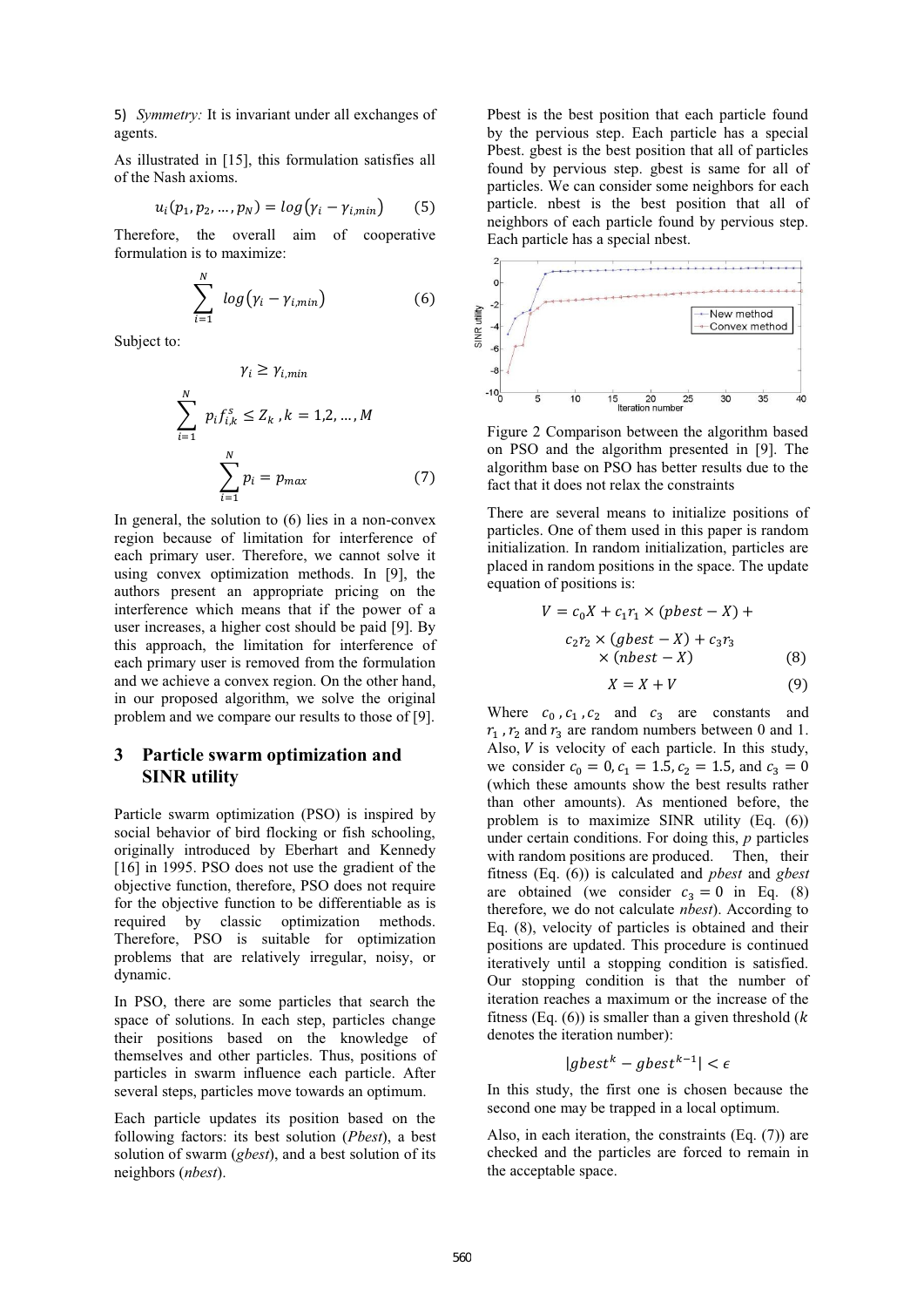

Figure 3 The power of each SU reaches their optimum in about 15 iterations.



Figure 4 The optimum SINR utility for different number of SUs. The optimum SINR utility decreases when the number of SUs increases.

In this study, 50 particles are used with random position between 0 and 1. Since the SINR utility is very complex, we choose a relatively high number of particles.

#### **4 Results**

This simulation is performed in MATLAB. The number of SUs and PU are chosen 10 and 1 respectively. The values of  $P_{max}$  and  $\gamma_{i,min}$  are 2.6  $mW$  and 0.01, respectively. For all the communication and interference links, the channel gains are  $cd_{i,j}^{-\tau}$  for transmitter *i* and receiver *j*, where  $c = 0.097$  is constant and  $\tau = 4$  is the Rayleigh fading. The environment noise for both PU and SUs is assumed additive white Gaussian noise (AWGN) with zero mean and variance  $\sigma^2 = 10^{-9} W$ . The bargain powers  $\alpha_i$  of all users are set to be equal. The comparison of results between the algorithm based on PSO and the approach presented in [9] is demonstrated in Fig. 2. In this figure, the amounts of SINR utility in each iteration are compared. Our results are better in all iterations due to the fact that the approach

presented in [9] relaxes the constraints but we do not.

The power of each SU is presented in Fig. 3. The power of each SU reaches its optimum gradually. It is obvious that the amounts of power of each SU are approximately reached their optimum in 15th iteration.

We change the number of SUs from 2 to 10 and calculate SINR utility for each case. The results are shown in Fig. 4. By increasing the number of secondary users, the total utility of system decreases because  $P_{max}$  is fixed and the assigned power of each user decreases. Moreover, interference increases as the number of secondary users increases.

The value of  $\gamma$  for each SU is presented in Table 1. Our results satisfy a constraint on  $\gamma$  (we consider  $\gamma_{min} = 0.01$ ).

As mentioned before, the results of approach based on PSO is better than the results of the approach presented in [9]. However, the speed of the approach based on PSO is lower. To solve this problem, we can use an improved approach based on PSO which is faster than the regular PSO [17].

We compare the basic approach based on PSO and an improved approach based on PSO [17].

Table 1 The value of γ of each SUs. Our results satisfy a constraint on γ.

| $\gamma_1$ | $\gamma_{2}$ | $\gamma_3$ | Y4           | $\gamma_{5}$  |
|------------|--------------|------------|--------------|---------------|
| 0.9938     | 0.9747       | 0.8598     | 0.9112       | 0.8129        |
| Y6         | $\gamma_{7}$ | Yв         | $\gamma_{9}$ | $\gamma_{10}$ |
| 0.8742     | 0.7731       | 0.7148     | 0.6804       | 6.0509        |